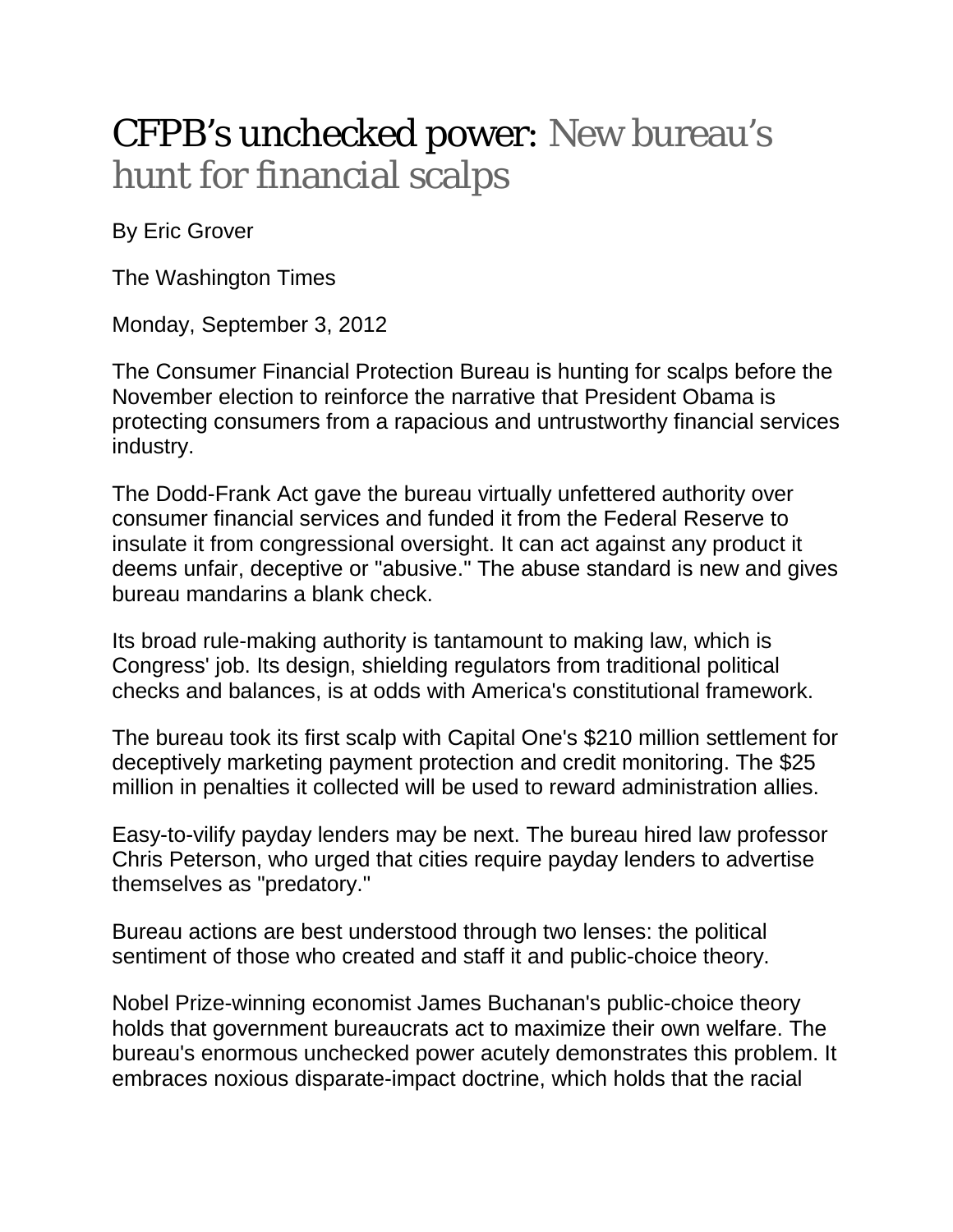makeup of the country should not be underrepresented in a portfolio. It can use this to intimidate and prosecute any financial institution.

Bureau architect Elizabeth Warren, director Richard Cordray and Mr. Obama think hapless consumers are victims of predatory financial institutions and, even if all products' material facts are disclosed fully, Joe Six-Pack cannot be trusted to make the "right" choices. Bureau mandarins think they can determine what products deliver value better than can the market interplay of competing financial institutions and consumer choices.

The bureau and the Justice Department contend Equal Credit Opportunity Act violations absent discriminatory intent are proved if an organization's credit allocation doesn't mirror the general population's ethnic mix. If, for example, Samoan Americans are .5 percent of the population, they should be .5 percent of a bank's mortgage portfolio. While that doesn't square with the legislation's text, it is of a piece with the administration's politics.

As Mr. Cordray declared, "We cannot afford to tolerate practices, intentional or not, that unlawfully price out or cut off segments of the population from the credit markets." This is exactly the kind of thinking that brought down the housing market. The willful weakening and politicizing of credit wreaked havoc in the financial sector. If the government learned its lesson from that catastrophe, credit would be more expensive and less available to risky borrowers.

Yet the shibboleth of systematic racial credit discrimination sustains an industry of activists. For example, National Fair Housing Alliance President Shanna Smith has argued that practices having "a disproportionate and discriminatory effect on protected groups create inefficiencies in housing and financial markets." The bureau's politicization of credit with race is in sync with Attorney General Eric H. Holder Jr.'s Justice Department, which extorted a \$175 million disparate-impact settlement from Wells Fargo and demanded that it finance more minorities, irrespective of creditworthiness. Martin Luther King must be turning over in his grave.

If black Americans were discriminated against based on skin color rather than income, assets and credit, one would expect that with comparable terms and pricing they'd have lower delinquency and loss rates than white and Asian borrowers. This then would be trumpeted by the fair housing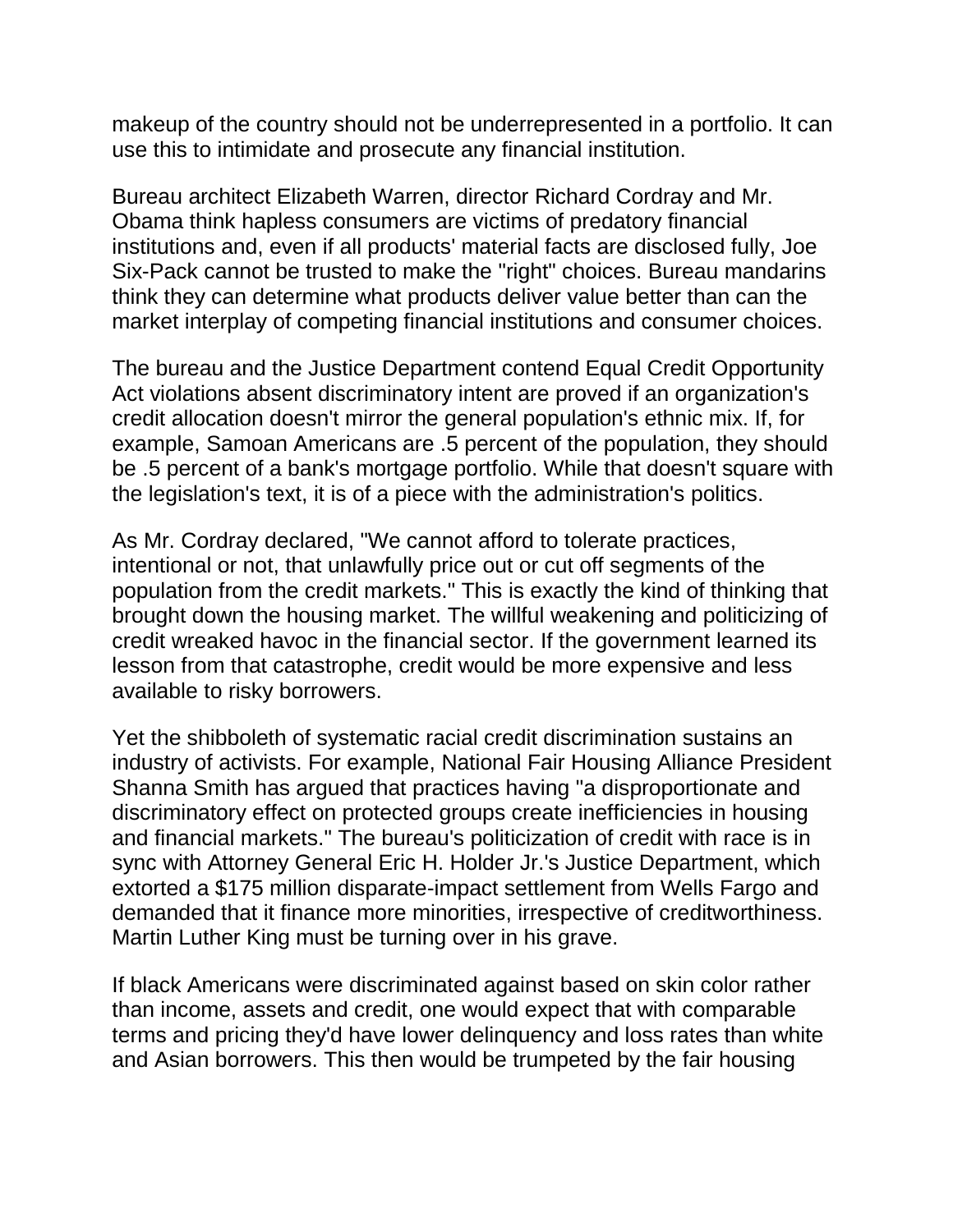alliance, whose existence is predicated on the fiction of widespread racebased credit discrimination.

Allocating credit based on risk and demand is what financial institutions do. Neither is evenly distributed, as little is in life. In the U.S. Olympic trials, the top eight contestants in the men's and women's 200-meter sprint were black Americans. Disparate-impact theory suggests invidious discrimination must be at work, rather than individuals' different choices, talents and performances.

Credit scores enable consumers to leverage good credit and payment history. Credit card issuers rely on race-blind scores to approve accounts. Paraphrasing King, credit scores judge men by their character, not their skin color. But many liberals don't believe in colorblind credit. In a thinly veiled call for intervention, The Washington Post reported "a persistent gap between the credit scores of white and black Americans." Logically, the next step is a call for credit-scoring apartheid, which would be disastrous for financial markets.

Critics should not cede the moral high ground. Disparate-impact doctrine is antithetical to the American ideal of equality before the law. As Friedrich von Hayek noted, "There is all the difference in the world between treating people equally and attempting to make them equal. While the first is the condition of a free society, the second means, as Alexis De Tocqueville describes it, 'a new form of servitude.' "

On top of its inappropriate political role, the bureau increases costs, reduces credit and stifles innovation. Former BB&T CEO John Allison estimates regulation accounts for a whopping 20 percent to 25 percent of personnel costs. The Cato Institute's Mark A. Calabria suggests the Consumer Financial Protection Bureau increased consumer credit costs by 200 basis points and reduced job creation by 5 percent. What's to be done?

Disparate-impact doctrine could be found unconstitutional. One lost opportunity occurred in February when, under administration pressure, the city of St. Paul, Mo., withdrew its Supreme Court appeal of a housing-code case because winning might have eliminated application of the doctrine. Big Springs State National Bank has filed a constitutional challenge,